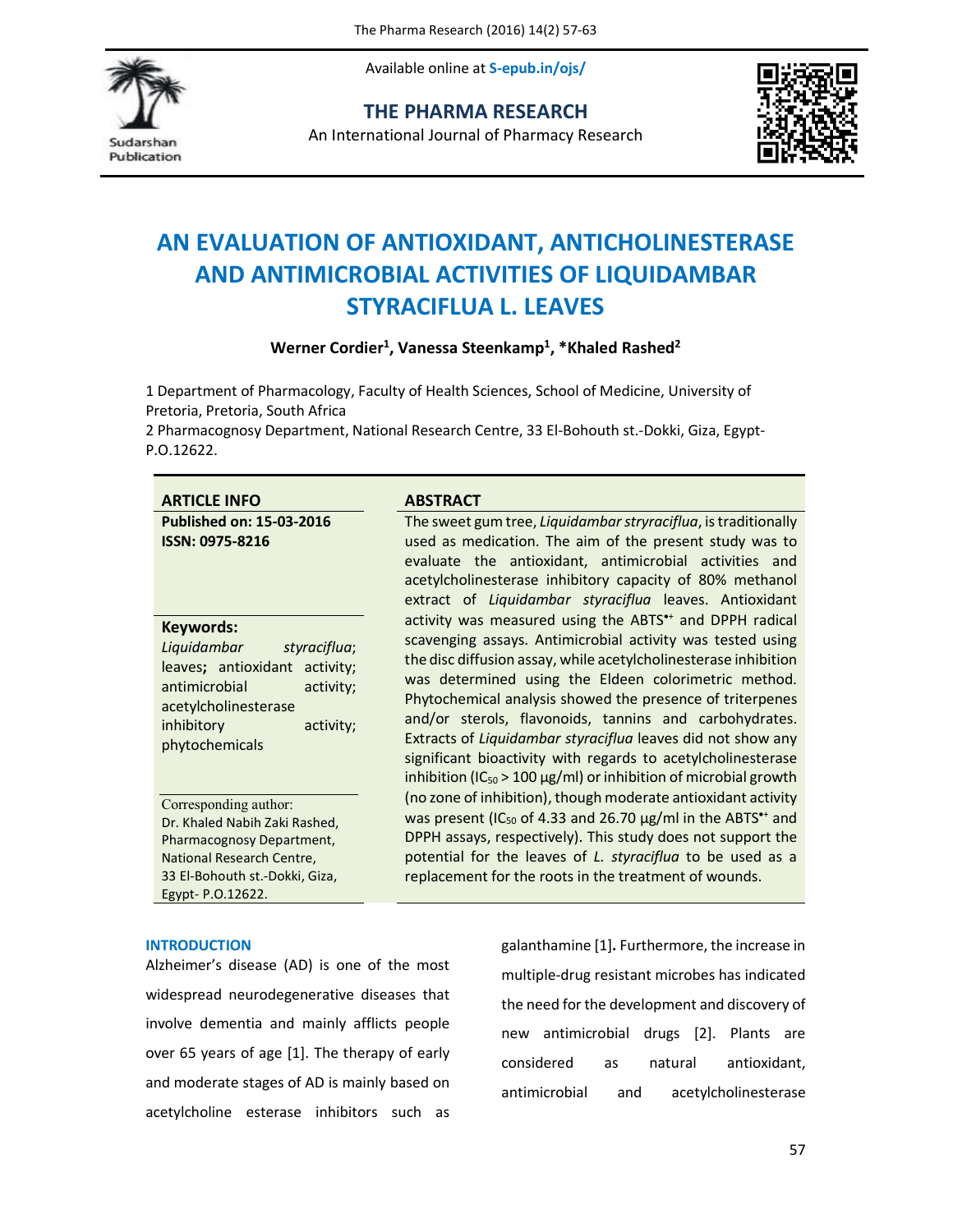inhibitory activity resources. *Liquidambar styraciflua* L. (Hamamelidaceae) is commonly known as the sweet gum tree [3]. It is native to southeastern, east-central, and south-central United States, southern Mexico, and central America [3]. The bark is grayish brown, deeply furrowed into narrow, somewhat rounded ridges. The leaves are alternate, simple, dark green and lustrous above. Flowers are monoecious, female, on a slender stalk. The fruit is a dangling brown, woody spiny tipped "gum ball" with seeds brownish and winged [4, 5]. Traditionally the roots of the plant are used to treat wounds, skin sores, diarrhoea and dysentery, while the bark is used as a sedative for nervous patients or those presenting with fever [6, 7]. Harvesting of roots and bark from trees may incur plant damage or death, which in turn results in ecological damage. It is thus suggested that potential for substitution of plant parts be investigated to allow for less damage to be done. The aim of this study was to evaluate the antioxidant, antimicrobial and acetylcholinesterase inhibitory activity of methanol 80% extract of *Liquidambar styraciflua* leaves to assess its potential as possible drug lead.

### **MATERIALS AND METHODS**

### **Reagents**

Acetylthiocholine iodide, acetylcholinesterase (type VI-S from electric eel), 2,2'-azinobis-(3 ethyl benzothiazoline 6-sulfonic acid) (ABTS), bovine serum albumin, 1,1-diphenyl-2picrylhydrazyl (DPPH), 5,5-dithiobis-2 nitrobenzoic acid, galanthamine,  $(\pm)$ -6hydroxy-2,5,7,8-tetramethylchromane-2 carboxylic acid (Trolox), magnesium chloride, potassium peroxidisulfate and sodium chloride was procured from Sigma-Aldrich (St. Louis, USA). Methanol solvent was purchased from El-Nasr Company, Cairo, Egypt.

### **Plant collection and extract preparation**

*L. styraciflua* leaves were collected from Al-Zohiriya Garden, Giza, Egypt in May 2011. The plant identity was verified by Dr. Mohammed El-Gebaly, Department of Botany, National Research Centre (NRC) and by Mrs. Tereez Labib Consultant of Plant Taxonomy at the Ministry of Agriculture and director of Orman Botanical Garden, Giza, Egypt. A voucher specimen is deposited in the herbarium of Al-Zohiriya garden, Giza, Egypt.

# **Extract preparation**

Air-dried powder (350 g) of *L. styraciflua* leaves were extracted by maceration method with methanol 80% six times at room temperature. The extract was concentrated under reduced pressure to yield 36 g of crude extract. Methanol 80% extract was phytochemically screened to identify the presence or absence of sterols and/or triterpenes [8], carbohydrates and saponins [9], flavonoids and alkaloids [10], coumarins [11] and tannins [12].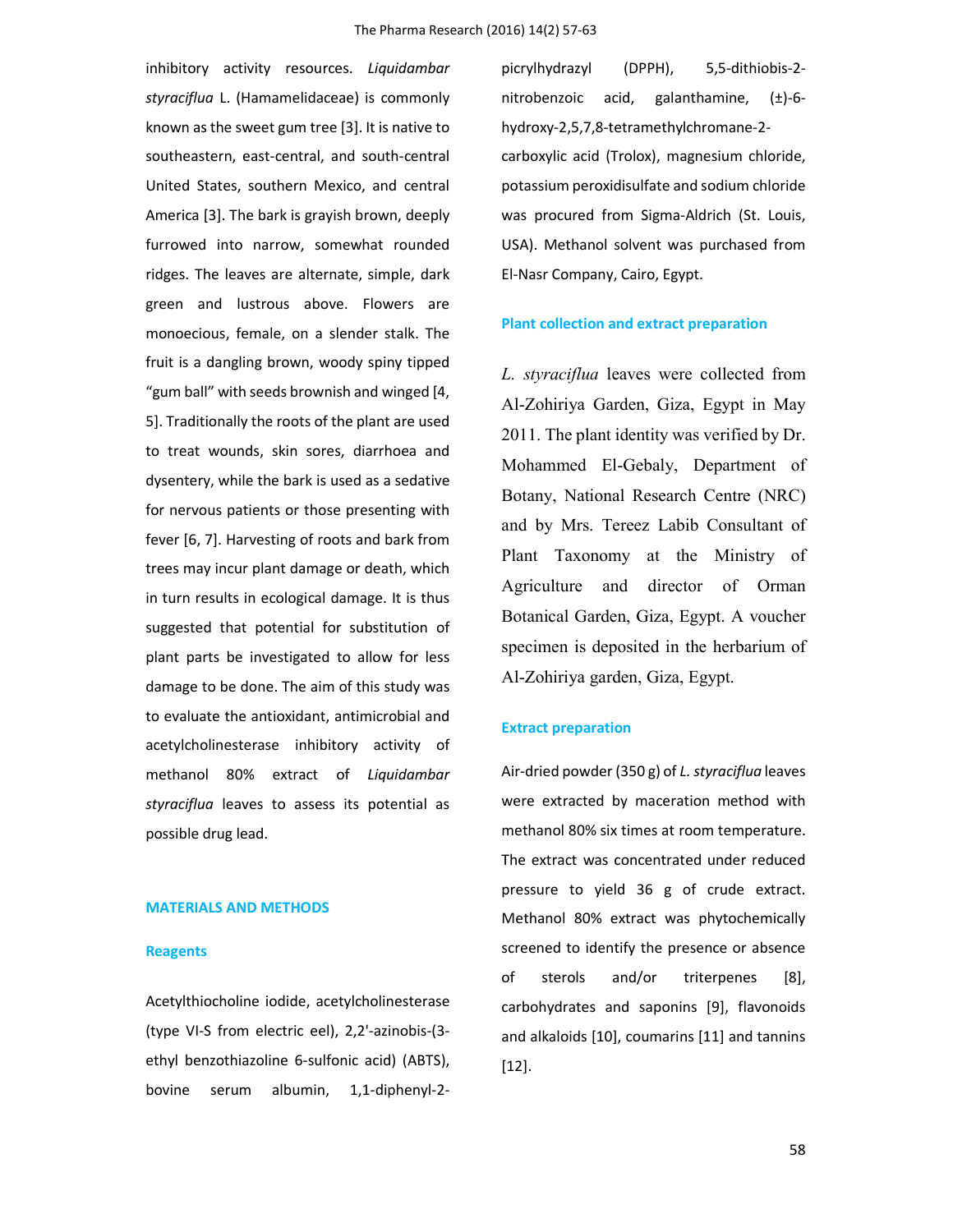### **Antioxidant assays**

**2, 2'-azinobis-(3-ethyl benzothiazoline 6 sulfonic acid) radical (ABTS<sup>+</sup> ) scavenging assay**

The ABTS\*+ scavenging activity of the crude extracts was determined according to the method of Re et al. [13]. ABTS\*+ (7.46 mM) was prepared in distilled water and oxidized using 2.5 mM potassium peroxidisulfate at 4°C for 16 h. The oxidized ABTS<sup>\*+</sup> solution was diluted with distilled water to an absorbance of 0.70  $\pm$ 0.02 at 734 nm (Lambda UV/VIS Spectrophotometer, Perkin Elmer). Into a 96 well plate was pipetted: 20 μl distilled water (negative control), Trolox (6.25, 12.5, 25, 50, 75 and 100 µg/ml; positive control) or crude extracts (half-log dilutions of 1 mg/ml) followed by 180 μl ABTS<sup>\*+</sup> solution. Absorbance was measured at 405 nm after 15 min (Synergy 2, Bio-Tek Instruments, Inc.). The percentage inhibition of ABTS<sup>\*+</sup> was determined relative to the negative control.

### **DPPH scavenging assay**

The DPPH scavenging activity of the crude extracts was determined according to the method of Gyamfi *et al.* [14]. Into a 96-well plate was pipetted: 20 μl distilled water (negative control), Trolox (0.0313, 0.0625, 0.125, 0.25, 0.5 and 1 mg/ml) or crude extracts (half-log dilutions of 1 mg/ml) followed by 180 μl DPPH solution (240 μM). Absorbance was measured after 15 min at 570 nm. The percentage inhibition of DPPH was determined relative to the negative control.

# **Antimicrobial assay Microorganisms**

*Candida albicans* (ATCC 90028), *Staphylococcus aureus* (ATCC 29213) and *Pseudomonas aeruginosa* (ATCC 9027) were purchased from The American Tissue Culture Collection (ATCC). A clinical isolate of each strain was obtained from the Department of Microbiology (National Health Laboratory Services, Pretoria, South Africa). Strains were maintained on either Mueller Hinton (fungus) or MacConkey agar (bacteria) at 4°C. Inocula were prepared from 24 h subcultures.

### **Disc diffusion assay**

The disc diffusion assay was carried out as described by Bauer et al. [15] was used to identify extracts with antifungal activity. Sterile filter paper discs (Whatman No 1, 10 mm) were impregnated with 200 μl or 300 μl of the 10 mg/ml crude plant extract and the discs dried to drive off the solvent. Spread plates were prepared by placing 100 μl of the appropriate inoculum (5 x 105 CFU/ml) on the agar plates. The extract impregnated filter paper discs were placed on the inoculated plates and incubated at 37°C for 24 h. Amphotericin B was included as positive control for C. albicans and ampicillin for S. aureus and P. aeruginosa (Mast Diagnostics). The negative control was prepared by using the solvent. Antimicrobial activity was expressed as the mean diameter of the zone of inhibition (mm) around the disc.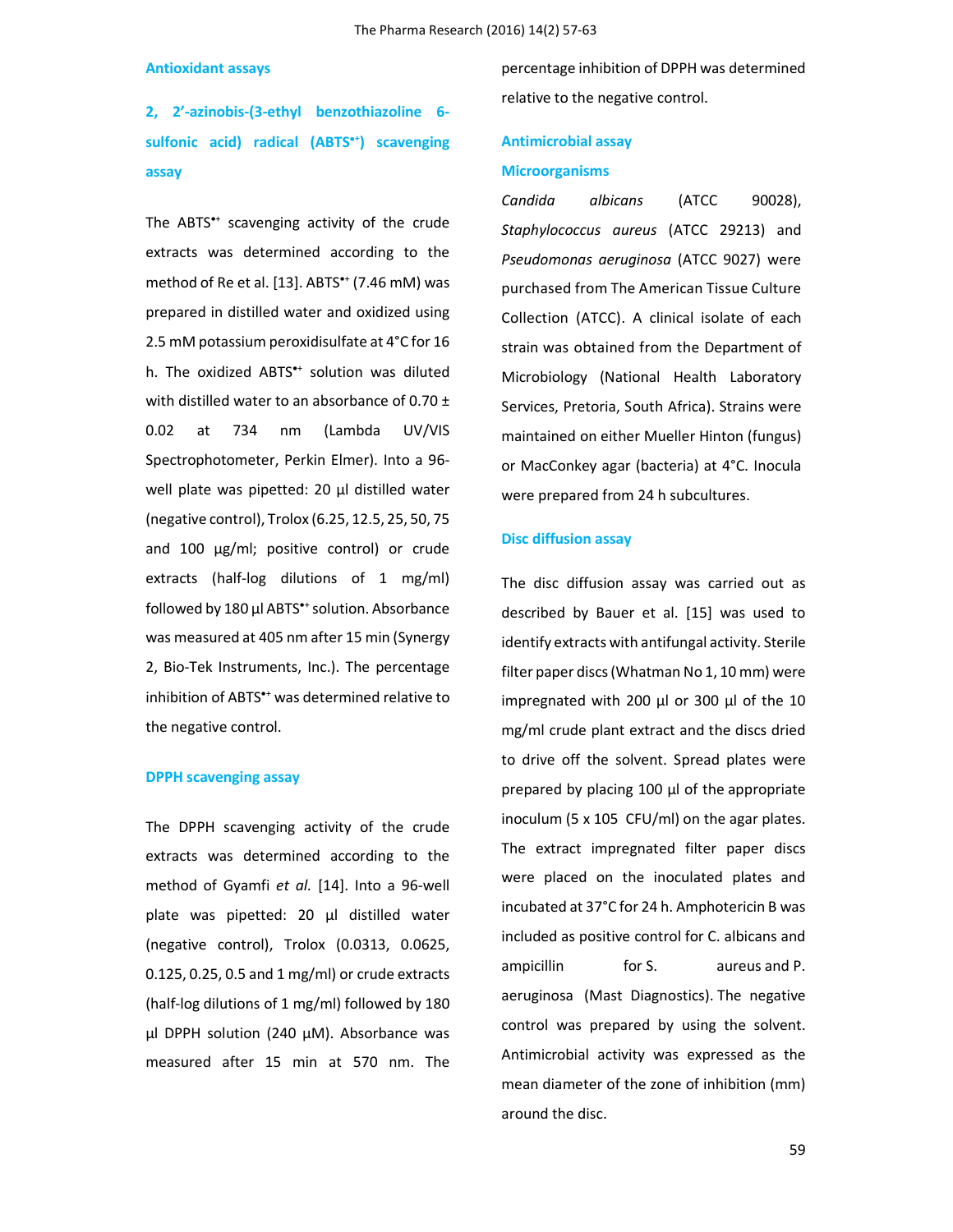# **Acetylcholinesterase inhibitory assay**

The acetylcholinesterase inhibitory activity was determined according to the method of Eldeen *et al*. [16]. Three (A-C) 50 mM Trishydrochloride buffers (pH 8) were prepared, with buffer B containing an additional 0.1% bovine serum albumin, and buffer C containing an additional 0.1 M sodium chloride and 0.02 M magnesium chloride. All samples were diluted in buffer A. Into a 96-well plate was pipetted: 25 µl acetylthiocholine iodide (in distilled water), 125 µl 5,5-dithiobis-2 nitrobenzoic acid (3 mM in buffer C), 50 µl buffer B and 25 µl buffer A (negative control), galanthamine (half-log dilutions of 320 µg/ml) or crude extracts (half-log dilutions of 1 mg/ml). Absorbance was measured at 405 nm (four times) to account for spontaneous conversion of the substrate. A further 25 µl acetylcholinesterase (0.2 U/ml in buffer A) was pipetted and the absorbance measured at 405 nm every 45 s (fifteen times). Percentage inhibition of acetylcholinesterase was determined through the rate of the reaction

(correcting for spontaneous colour changes) relative to the negative control.

### **Statistics**

Results are expressed as the mean ± standard error of the mean (SEM). All experiments were performed in triplicate on three separate occasions. The concentration able to inhibit 50% of activity (IC $_{50}$ ) was determined using non-linear regression (variable, normalized slope). All statistical analysis was done using GraphPad Prism 5.0.

### **RESULTS AND DISCUSSION**

Phytochemical analysis indicated the presence of flavonoids, tannins in high content, triterpenes and/or sterols, and carbohydrates in leaf extract of *L. styraciflua* (Table 1). Antioxidant activity was determined using the ABTS<sup>\*+</sup> and DPPH assays, where the positive control (Trolox) was the most potent sample in terms of the  $IC_{50}$  (ABTS<sup>\*+</sup> = 2.06  $\mu$ g/ml; DPPH = 2.62  $\mu$ g/ml) (Table 2).

**Table 1.** Phytochemicals tested for *Liquidambar styraciflua* methanol leaf extract.

| <b>Chemical Constituents</b><br>(a)                                                              | (b)<br>80% methanol extract |  |  |
|--------------------------------------------------------------------------------------------------|-----------------------------|--|--|
| Carbohydrates and/or glycosides                                                                  | $\ddot{}$                   |  |  |
| <b>Tannins</b>                                                                                   |                             |  |  |
| a. Condensed tannins                                                                             | $\ddot{}$                   |  |  |
| b. Hydrolysable tannins                                                                          | $\ddot{}$                   |  |  |
| Alkaloids and/or nitrogenous bases                                                               |                             |  |  |
| <b>Flavonoids</b>                                                                                | +                           |  |  |
| Sterols and/or triterpenes                                                                       | +                           |  |  |
| Saponins                                                                                         |                             |  |  |
| Coumarins                                                                                        |                             |  |  |
| $(+)$ denotes the presence of the constituents, $(-)$<br>denotes the absence of the constituents |                             |  |  |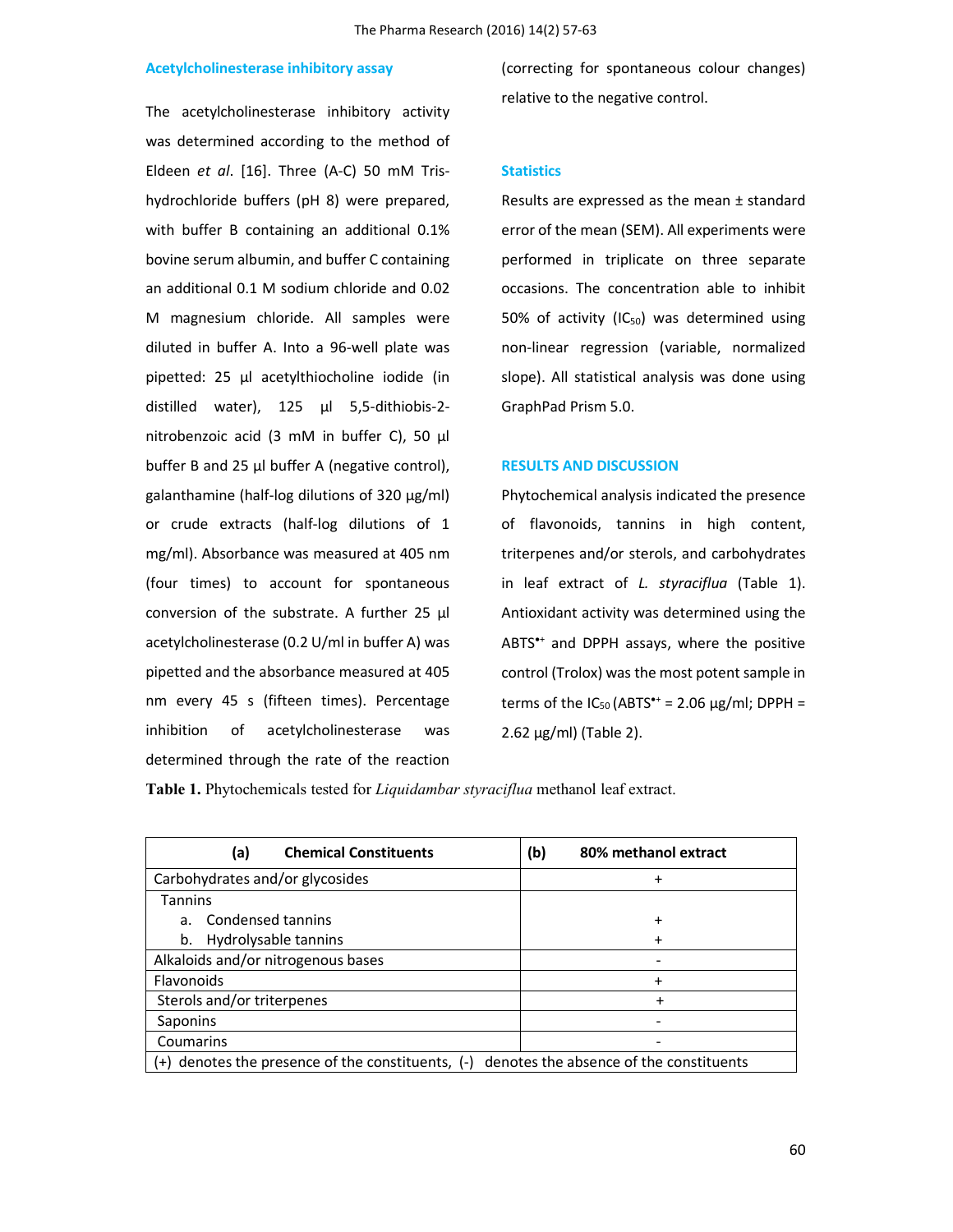|       | $IC_{50}$ ( $\mu$ g/ml) ± SEM |             |                      |
|-------|-------------------------------|-------------|----------------------|
| Plant | <b>Antioxidant activity</b>   |             | Acetylcholinesterase |
|       | $ABTS^{\bullet+}$             | <b>DPPH</b> | inhibitory activity  |

*L. styraciflua* 4.33 ± 1.07 26.70 ± 1.04 >100

Trolox |  $2.06 \pm 1.03$  |  $2.62 \pm 1.04$  | N/A Galanthamine  $N/A$   $N/A$  1.02  $\pm$  1.09

**Table 2:** Antioxidant and acetylcholinesterase activity of *L. styraciflua* methanol leaf extract.

for the ABTS<sup>\*+</sup> radical (4.33  $\mu$ g/ml) than that of DPPH (26.70 µg/ml), however, it did not perform as well as Trolox (ABTS $* = 0.48$ -fold; DPPH = 0.10-fold). This activity does allow for further studies with regards to its ability to scavenge free radicals, and could deliver a possible antioxidant source. The presence of flavonoids could be responsible for the activity seen. The highest acetylcholinesterase inhibitory activity was observed for the positive control (galanthamine), with an  $IC_{50}$  of 1.02  $\mu$ g/ml (Table 2). The extract showed slight acetylcholinesterase inhibitory activity with an inhibition of 41.07% at 100  $\mu$ g/ml (IC<sub>50</sub> >100 µg/ml). As the extract displayed weak inhibitory activity further development as an acetylcholinesterase inhibitor is not advisable. The extract did not show any antimicrobial activity against the ATTC or clinical strains of any of the tested microorganisms. Literature concerning the bioactivity of *L. styraciflua* is scarce, and the most prominent activity appears to relate to its potent anticancer activity displayed in extracts of the cones containing triterpenoids (Fukuda *et al*., 2005).

The extracts displayed a 6-fold greater affinity

#### **CONCLUSION**

 The results of this work indicated that methanol 80% extract of *L. styraciflua* leaves does not present with possibilities for development as an anticholinesterase or antimicrobial compounds. Its antioxidant activity however could be further investigated. As the leaves do not appear frequently used, it is thus suggested that further studies be carried out on other plant parts, which may yield more bioactive constituents with the potential to be used for substitution.

# **CONFLICT OF INTEREST**

The authors declare that they have no conflict of interest.

# **REFERENCES**

- 1. Lane R M, Potkin S G, Enz, A. Targeting acetylcholinesterase and butyrylcholinesterase in dementia. Int J Neuropsychopharmacol 2006; 9: 101–124.
- 2. Houghton PJ, Howes M J. Natural products and derivatives affecting neurotransmission relevant to Alzheimer's and Parkinson's disease. Neurosignals 2**005**; 14: 2–22.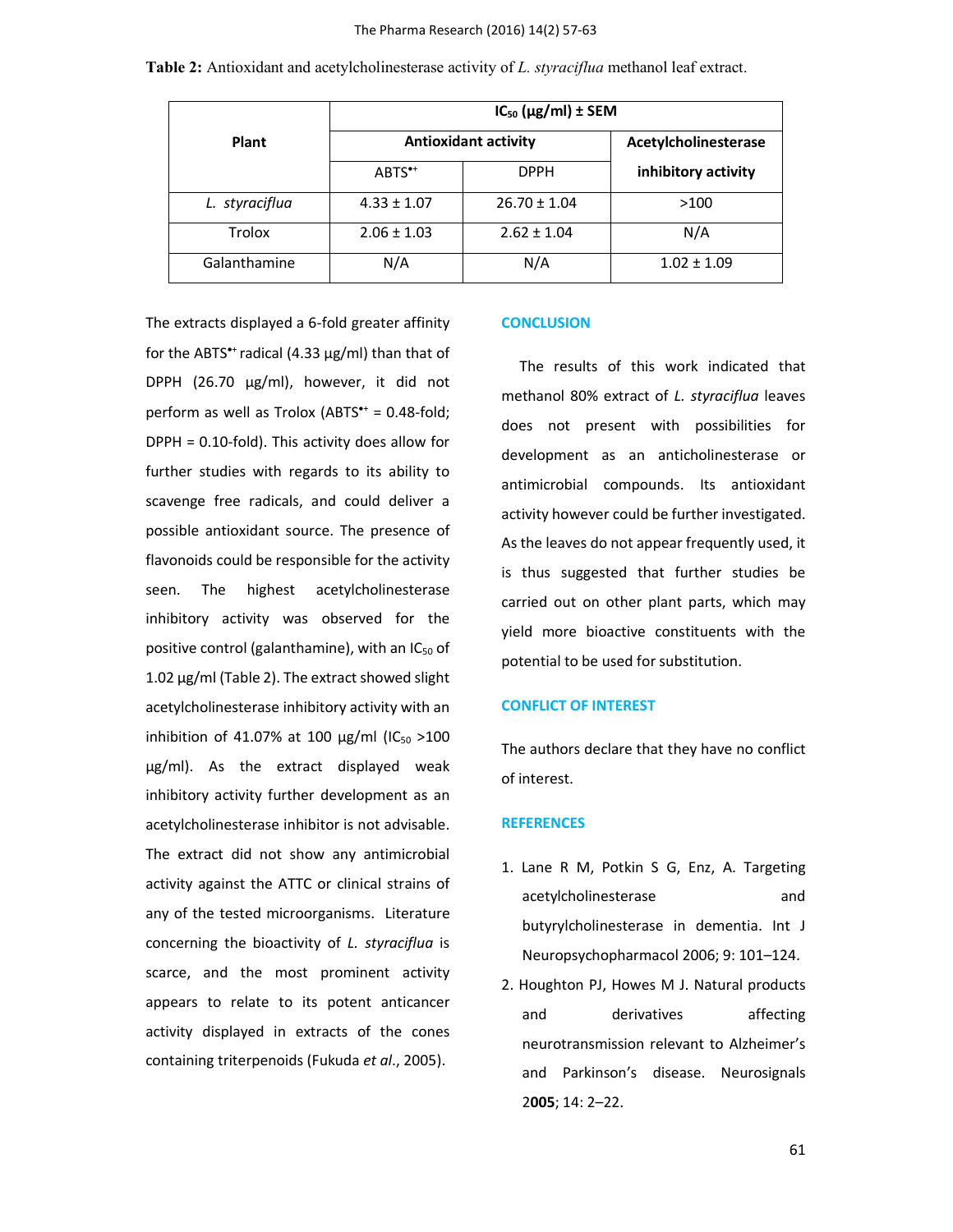- 3. Bailey LH, Bailey E.Z.. Hortus Third: A concise dictionary of plants cultivated in the United States and Canada. Simon and Schuster Macmillan Co., New York, New York. 1976; p. 1290.
- 4. Dirr MA. Manual of woody landscape plants. Fifth Edition. Stipes Publishing, Champaign, Illinois; 1998; p. 1187.
- 5. Martin AC, Zim HS, Nelson AL.. American wildlife and plants: A guide to wildlife food habits. Dover Publications, New York. 1951; p. 500.
- 6. Hamel PB, Chiltoskey M.U.. Cherokee plants and their uses: A 400-year history. Herald Publishing Company, Sylva, North Carolina, 1975; p. 65.
- 7. Yuko F, Kuniyoshi S, Shunyo M, Harukuni T, Reiko T. Cancer chemopreventive activity of lupane- and oleanane-type triterpenoids from the cones of *Liquidamber styraciflua*. Chem Biodivers 2005; 2(3):421-8.
- 8. Connolly JD, Overton KH and Polonsky J. The chemistry and biochemistry of the linonoids and quassinoids. In: Reinhold l, Liwashitz Y (eds) Progress in phytochemistry. Wiley, London, 1970; p. 385.
- 9. Wolf HH, Swinyard EA, Goodman LS. Anticonvulsant properties of some Nsubstituted hydanoins. J Phrama Sci 1962; 51: 74-76.
- 10. Harbone JB. Phytochemical methods. Chapman & Hall, London; 1973.
- 11. Farnsworth NR. Biological and phytochemical screening of plants. J Phrama Sci 1966; 55:225-276.
- 12. Geissman TA. The Chemistry of flavonoids compounds. Pergamon, London, 1962; p.126.
- 13. Re R, Pellegrini N, Proteggente A, Pannala A, Yang M, Rice-Evans C. Antioxidant activity applying an improved ABTS radical cation decolorization assay. Free Radical Biol Med 1999; 26:1231-1237.
- 14. Gyamfi MA, Yonamine M, Aniya Y. Freeradical scavenging action of medicinal herbs from Ghana: *Thonningia sanguinea* on experimentally-induced liver injuries. General Pharmacol 1999;32:661-667.
- 15. Bauer AW, Kirby MM, Sherris JC, Truck M. Antibiotic susceptibility testing by a standardized single disk method. Am J Clin Pathol 1966; 45:493-6.
- 16. Eldeen IMS, Elgorashi EE, Van Staden J. Antibacterial, anti-inflammatory, anticholinesterase and mutagenic effects of extracts obtained from some trees used in South Africa traditional medicine. J Ethnopharmacol 2005;102:457-464.
- 17. Kaur T, Pathak C M, Pandhi P, Khanduja K L. Effect of green tea extract on learning, memory, behavior and acetylcholinesterase activity in young and old malerats. Brain and Cognition 2008; 67: 25-30.
- 18. Omri H A, Besbes H M, Ben J H, Lamari A, Aouni M, Selmi B. Antioxidant and antiacetylcholinesterase activities of